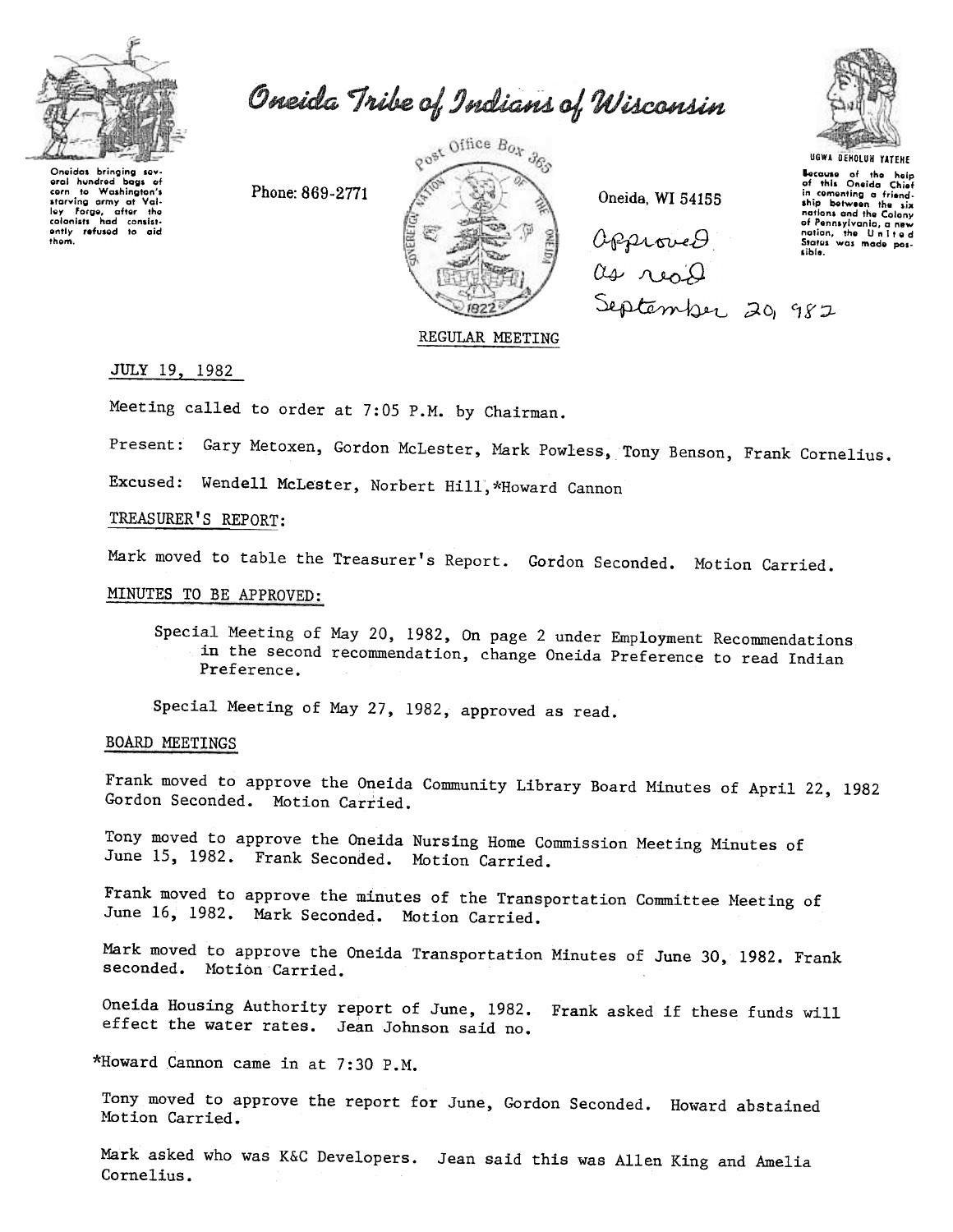Oneida Tribe of Indians of Wisconsin Regular Meeting -July 19, 1982 Page 2

#### ClAP APPLICATION

Mark moved to approve the application for \$434,000.00. Tony seconded. Howard abstained. Motion Carried.

#### ONEIDA LAND COMMITTEE

(1) Frank moved to approve Resolution  $#7-19-82-D$ , to accept the agriculture lease cancellation of David Powless for 9.3 acres. Howard Seconded. Mark abstained. Motion Carried.

(2) Howard moved to approve Resolution 7-19-82-C, to apply for agricultural lease and cancel residential lease on same site. Tony Seconded. Frank opposed. Motion Carried.

(3) Howard moved to approve Resolution  $#7-19-82-E$ , to approve modification of Linden Bain's residential lease of 1.9 acres to 1 acre. He will apply .9 acres and additional lands to his business lease. Tony seconded. Motion Carried.

 $(4)$  Howard moved to approve Resolution #7-19-82-F, to approve proposed residential lease of Peter Smith, Jr. Mark Seconded. Motion Carried.

(5) Howard moved to approve Resolution  $#7-19-82-G$ , to approve proposed residential lease of Earl B. Cornelius. Frank Seconded. Motion Carried.

(6) Howard moved to approve the recommendation to adopt the resolution to assign the leasehold interest of Dale Powless for mortgage purposes to improve his lease. Tony Seconded. Mark Abstained. Motion Carried.

(7) Tony moved to approve the recommendation to extend special permission for Carol M. Robelia to let her house to others for duration of 90 days only. Howard Seconded. Motion Carried.

(8) Frank moved to approve the recommendation to cancel Joe Torrez lease, Resolution #7-19-82-H. Mark Seconded. Motion Carried.

(9) Tony moved to approve the recommendation that Chris write a memo to Gordon McLester to reaffirm status of travel budget to copy land sales records at Ashland and/or Archives in Chicago. Howard Seconded. Motion Carried.

(10) Tony moved to approve Vera's Report. Mark Seconded. Motion carried.

(11) Tony moved to approve Mike Schaepe's Report. Howard Seconded. Mark abstained. Motion Carried.

(12) Frank moved to table the recommendation to the Business Committee that Tribal Funds be utilized to fund the "Oneida Water Resources Management Program" beginning August 1, 1982. A meeting could be set up by the Tribal Administrator, Land Committee and Business Committee. Howard Seconded. MOtion Carried.

# FINANCE & APPROPRIATION COMMITTEE RECOMMENDATIONS TABLED FROM AFTERNOON MEETING

(5) Up-date of Land Office Budget to include Personnel expenses. Mark moved for approval of this budget and refer it to the Budget and Finance for funds. Gordon seconded. Motion Carried.

Mark moved for approval of July 12,1982 minutes of Land Committee. Howard seconded. Motion Carried.